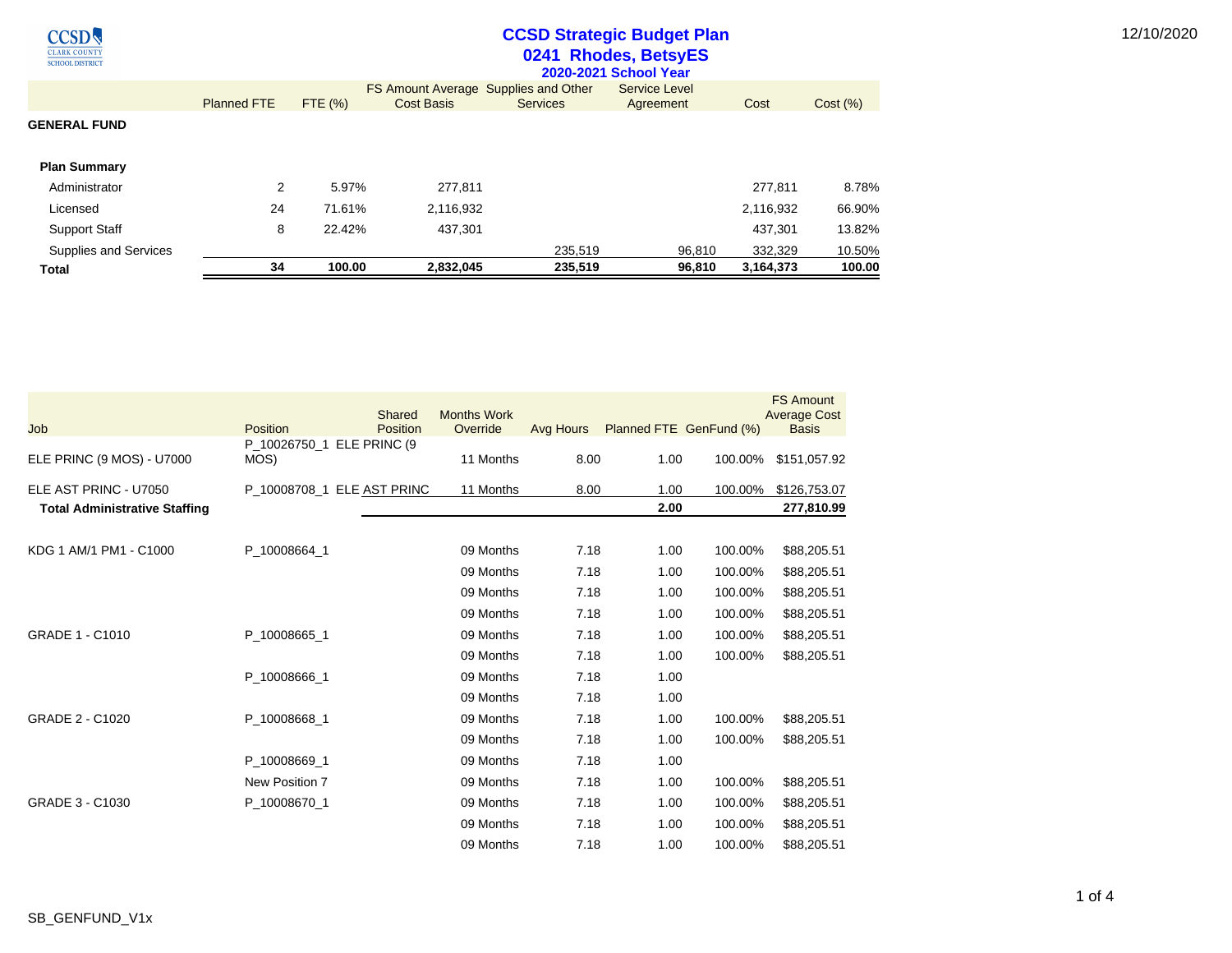$\underbrace{\mathop{\mathbf{CCSD}}}_{\substack{\text{CLARK COUNTY}\\\text{SCHOOL DISTRICT}}}\quad$ 

## **CCSD Strategic Budget Plan 0241 Rhodes, BetsyES 2020-2021 School Year**

|                                                      |                              | Shared   | <b>Months Work</b>     |              |                         |                    | <b>FS Amount</b><br><b>Average Cost</b> |
|------------------------------------------------------|------------------------------|----------|------------------------|--------------|-------------------------|--------------------|-----------------------------------------|
| Job                                                  | Position                     | Position | Override               | Avg Hours    | Planned FTE GenFund (%) |                    | Basis                                   |
|                                                      | P_10008671_1                 |          | 09 Months              | 7.18         | 1.00                    |                    |                                         |
| <b>GRADE 4 - C1040</b>                               | P_10008672_1                 |          | 09 Months              | 7.18         | 1.00                    | 100.00%            | \$88,205.51                             |
|                                                      |                              |          | 09 Months              | 7.18         | 1.00                    | 100.00%            | \$88,205.51                             |
|                                                      |                              |          | 09 Months              | 7.18         | 1.00                    | 100.00%            | \$88,205.51                             |
| ARL-ELEM, 4TH - C1045                                | P_10008673_1                 |          | 09 Months              | 7.18         | 1.00                    | 100.00%            | \$88,205.51                             |
| <b>GRADE 5 - C1050</b>                               | P_10008674_1                 |          | 09 Months              | 7.18<br>7.18 | 1.00                    | 100.00%            | \$88,205.51                             |
|                                                      |                              |          | 09 Months<br>09 Months | 7.18         | 1.00                    | 100.00%<br>100.00% | \$88,205.51                             |
|                                                      |                              |          | 09 Months              | 7.18         | 1.00                    | 100.00%            | \$88,205.51                             |
| <b>ART, ELEM - C1100</b>                             | P_10008675_1                 |          | 09 Months              | 7.18         | 1.00                    | 100.00%            | \$88,205.51                             |
| MUSIC, ELEM - C1250<br>PHYSICAL ED - C1260           | P_10008676_1<br>P_10008677_1 |          | 09 Months              | 7.18         | 1.00<br>1.00            | 100.00%            | \$88,205.51                             |
|                                                      |                              |          | 09 Months              | 7.18         | 1.00                    | 100.00%            | \$88,205.51                             |
| HUMANITIES, ELEM - C1400<br>EAR CHLDHD SP ED - C6030 | P_10008678_1<br>P_10008679_1 |          | 09 Months              | 7.18         | 1.00                    |                    | \$88,205.51                             |
|                                                      |                              |          | 09 Months              | 7.18         | 1.00                    |                    |                                         |
| ECSE AUTISM-KIDS - C6031                             | P_10008680_1                 |          | 09 Months              | 7.18         | 1.00                    |                    |                                         |
| AUTISM IMPAIRED - C6040                              | P_10008681_1                 |          | 09 Months              | 7.18         | 1.00                    |                    |                                         |
| GEN RR ELEM - C6050                                  | P_10008682_1                 |          | 09 Months              | 7.18         | 1.00                    |                    |                                         |
| ARL GEN RR K-8 - C6059                               | P_10008683_1                 |          | 09 Months              | 7.18         | 1.00                    |                    |                                         |
| SERIOUS EMOT DIS - C6090                             | P_10008684_1                 |          | 09 Months              | 7.18         | 1.00                    |                    |                                         |
| GATE ELEM - C6130                                    | P_10008685_1                 |          | 09 Months              | 7.18         | 1.00                    |                    |                                         |
| COUNSELOR/ELE - C8000                                | P_10008686_1                 |          | 09 Months              | 7.18         | 1.00                    | 100.00%            | \$88,205.51                             |
| RBG3 LEARNING STR - C8112                            | P_10008687_1                 |          | 09 Months              | 7.18         | 1.00                    |                    |                                         |
| <b>Total Licensed Staffing</b>                       |                              |          |                        |              | 37.00                   |                    | \$2,116,932.24                          |
|                                                      |                              |          |                        |              |                         |                    |                                         |
| FRST AID/SFTY AST - N0090                            | P_10008688_1                 |          | 09 Months              | 6.00         | 0.56                    | 100.00%            | \$32,315.39                             |
|                                                      | P_10008689_1                 |          | 09 Months              | 1.00         | 0.09                    | 100.00%            | \$4,138.48                              |
| ELEM SCHOOL CLERK - N0143                            | P_10008691_1                 |          | 11 Months              | 8.00         | 0.91                    | 100.00%            | \$55,944.06                             |
| SCH OFFICE MANAGE - N0310                            | P_10008702_1                 |          | 11 Months              | 8.00         | 0.91                    | 100.00%            | \$68,221.82                             |
| COMPUTER TECH I - N1555                              | New Position 9               |          | 10 Months              | 4.00         | 0.42                    | 100.00%            | \$34,369.40                             |
| CUSTODIAN - N8040                                    | P_10008703_1                 |          | 12 Months              | 8.00         | 1.00                    | 100.00%            | \$51,312.06                             |
|                                                      | P_10008704_1                 |          | 12 Months              | 7.00         | 0.88                    | 100.00%            | \$45,833.62                             |
| <b>HD CUST I - N8110</b>                             | P_10008705_1                 |          | 12 Months              | 8.00         | 1.00                    | 100.00%            | \$63,512.33                             |
| SCHOOL AIDE - N0100                                  | P_10008690_1                 |          | 10 Months              | 6.50         | 0.69                    | 100.00%            | \$33,005.38                             |
|                                                      | P_10008696_1                 |          | 09 Months              | 1.00         | 0.09                    | 100.00%            | \$3,446.60                              |
| <b>SPTA II - N0162</b>                               | P_10008693_1                 |          | 09 Months              | 6.00         | 0.56                    |                    |                                         |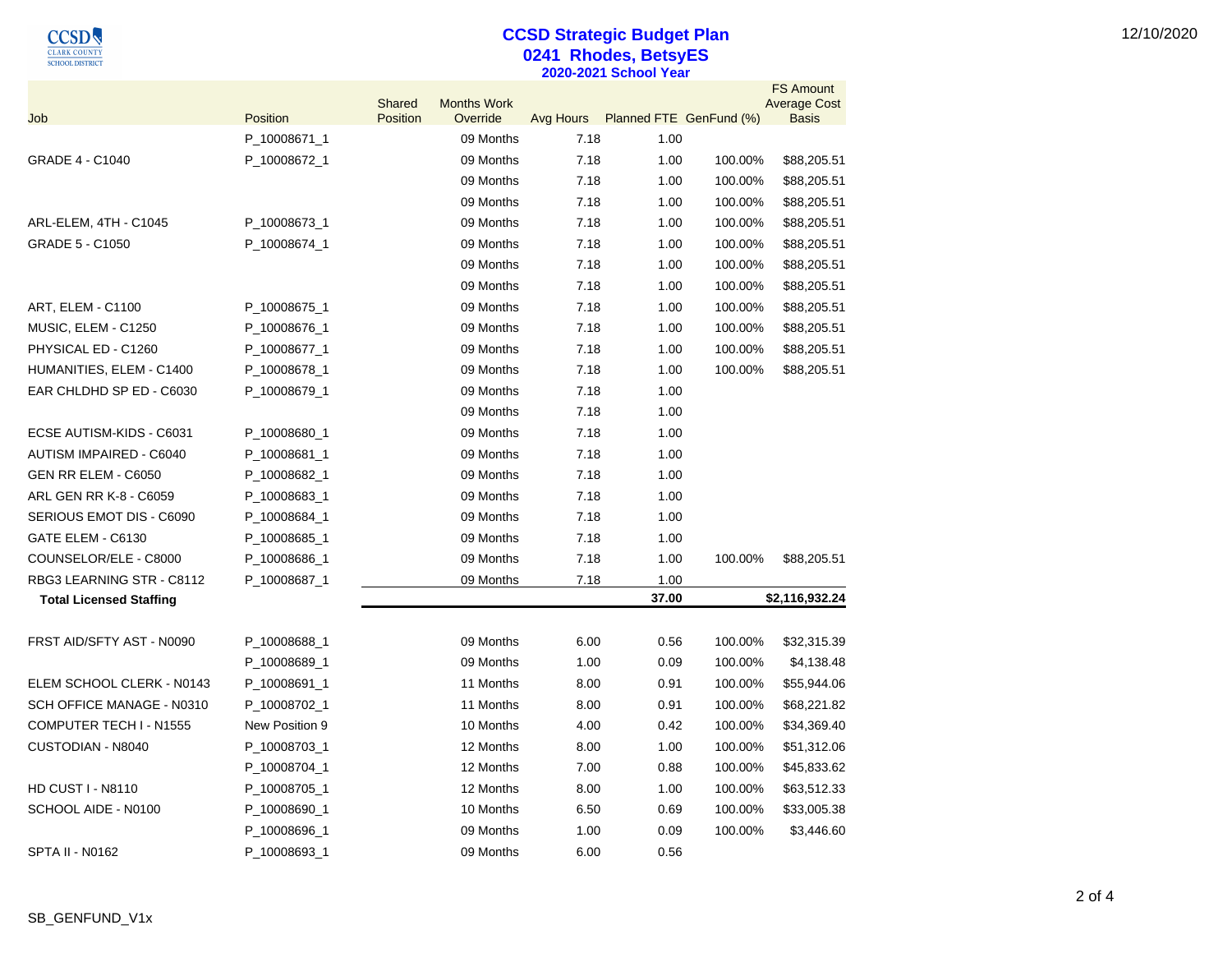$\underbrace{\text{CCSD}}_{\overline{\text{CLARK COUNTY}}}\nonumber$ **SCHOOL DISTRICT** 

## **CCSD Strategic Budget Plan 0241 Rhodes, BetsyES 2020-2021 School Year**

| Job                              | Position        | Shared<br><b>Position</b> | <b>Months Work</b><br>Override | Avg Hours | Planned FTE GenFund (%) |         | <b>FS Amount</b><br><b>Average Cost</b><br><b>Basis</b> |
|----------------------------------|-----------------|---------------------------|--------------------------------|-----------|-------------------------|---------|---------------------------------------------------------|
|                                  |                 |                           | 09 Months                      | 6.00      | 0.56                    |         |                                                         |
|                                  |                 |                           | 09 Months                      | 6.00      | 0.56                    |         |                                                         |
|                                  |                 |                           | 09 Months                      | 6.00      | 0.56                    |         |                                                         |
|                                  | P_10008694_1    |                           | 09 Months                      | 6.00      | 0.56                    |         |                                                         |
|                                  | P 10008695 1    |                           | 09 Months                      | 6.50      | 0.60                    |         |                                                         |
|                                  |                 |                           | 09 Months                      | 6.50      | 0.60                    |         |                                                         |
| PE INSTR ASST - N0179            | P_10008698_1    |                           | 09 Months                      | 6.00      | 0.56                    | 100.00% | \$28,409.24                                             |
|                                  | P 10008699 1    |                           | 09 Months                      | 1.00      | 0.09                    | 100.00% | \$3,487.45                                              |
| <b>INSTRUCTIONAL AST - N0190</b> | P 10008700 1    |                           | 09 Months                      | 5.00      | 0.46                    |         |                                                         |
|                                  |                 |                           | 09 Months                      | 5.00      | 0.46                    |         |                                                         |
|                                  | P_10008701_1    |                           | 09 Months                      | 1.00      | 0.09                    |         |                                                         |
|                                  |                 |                           | 09 Months                      | 1.00      | 0.09                    |         |                                                         |
|                                  | New Position 10 |                           | 09 Months                      | 1.00      | 0.09                    |         |                                                         |
|                                  | New Position 11 |                           | 09 Months                      | 1.00      | 0.09                    |         |                                                         |
| SR FOOD SRVC WRKR - N5030        | P_10024253_1    |                           | 09 Months                      | 5.50      | 0.51                    |         |                                                         |
| PARA PRO - CTT - N9909           | No_Position     |                           | 12 Months                      | 2.49      | 0.31                    | 100.00% | \$13,305.50                                             |
| <b>Total Support Staffing</b>    |                 |                           |                                |           | 13.32                   |         | \$437,301.33                                            |

| <b>Account Description</b>                            | Actual        | <b>Budget</b> | (% )    |
|-------------------------------------------------------|---------------|---------------|---------|
| <b>Supplies and Other Services</b>                    |               |               |         |
|                                                       |               |               |         |
| 5116540000 Extra Duty Licensed                        |               | \$11,550.00   | 4.90%   |
| 5610000000 General Supplies                           |               | \$223,969.06  | 95.10%  |
|                                                       |               |               |         |
| <b>Total Supplies and Other Services</b>              |               | \$235,519.06  | 100.00% |
| <b>Item Description</b>                               | <b>Budget</b> |               |         |
| <b>SLA Breakdown</b>                                  |               |               |         |
| AARSI - ELL Placement Testing                         |               |               |         |
| Personnel (Vacant)                                    | 1,146.60      |               |         |
| AARSI - ELL Placement Testing<br>Personnel (Filled)   | 1,023.00      |               |         |
| AARSI - WIDA Access 2.0 Testing<br>Protocols/Licenses | 804.75        |               |         |
| AARSI - MAP Testing Protocols/Licenses                | 3,622.50      |               |         |